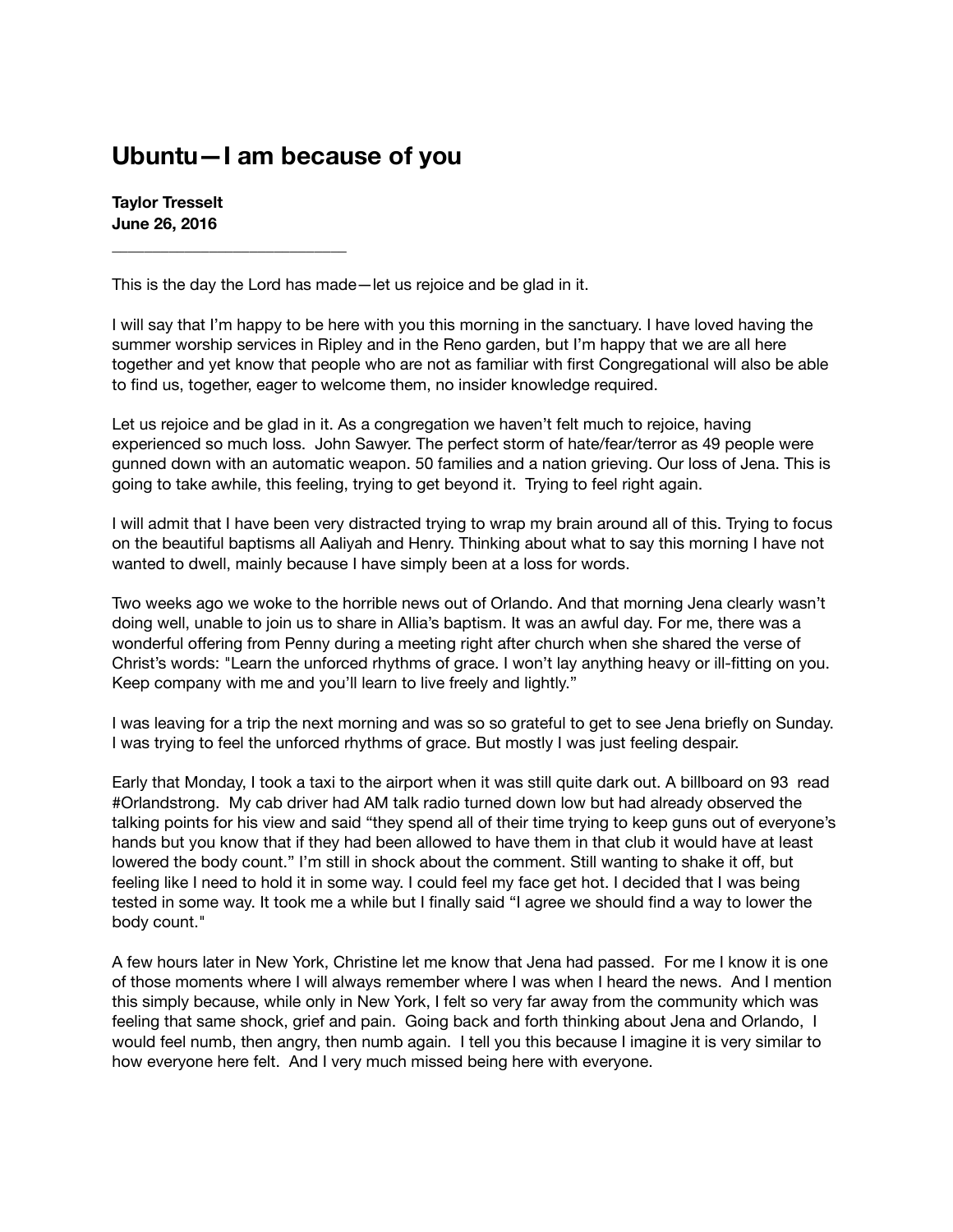"I yell out to my God, I yell with all my might. I yell at the top of my lungs." Sounds about right. "He listens." I really, really hope so.

Now I was going to New York for work as a technology sales director. Because of what I do, for the last decade or so, the word "Ubuntu" has meant a variation of a Linux operating system. But on the trip I came upon the actual meaning of the word. There are many ways to describe it, but the simplest and most elegant that I have seen is "I am because of you." Expanding a bit on Ubuntu, and I'd like to share a short video of Nelson Mandela explaining what the word means. I hope you can hear it well enough, and you'll have to excuse the subtitles which are not exact:

## <http://transcriptvids.com/v3/oKZDic19yls.html>

I was grateful to stumble upon the meaning of the word at this time. I was feeling disconnected both from home and from the faith community we have here. This notion of fundamental human kindness as the foundation of an open society is especially poignant when there is so much clammer to actively retreat from the very notion. Considering Ubuntu, I immediately thought of the effect that this church has had on me and my family. For this, I can not thank you enough.

But I also came back to the thoughts of the cab driver—"you" is inclusive. Must be inclusive. We should not and indeed, can not, cherry pick the larger YOU of society. So what do we do about that?

I'm encouraged by Paul's words in Galatians, in part because it calls out that there have always been struggles, and they will continue in various forms: I choose to believe that we do not need to be *overly* pessimistic about the current state of our society, and surely not hopeless. Paul cautions about extremes of the law and extremes of freedom, and offers a balance: "Live freely, animated and motivated by God's Spirit."

Let's consider this within our own faith community, particularly as we continue to welcome all with love as we do so well. What about taking the next step and moving our community out…reaching out to other communities. We have charged Rev. Will to do this himself, but for there to be true value, we can not depend on him to go out and bring people back. We must go with him and explore together. As we examine what it would mean to become more active in our outward facing approach to our faith, Rev. Will has asked what if we reach out to Jewish and Muslim faith communities, talk with them, learn from them?

Have I mentioned that I went to 24 Bar and Bat Mitzvah's when I was growing up? And, don't mean to brag, but I've been to more since then next door at Temple Shir Tikvah. I'd think of myself as a person who knows a fair amount of about different religions…but do I? Other than study in school, my exposure has been pretty limited. Is there a coming of age ceremony for Muslims?

A data point that I have always embraced is that I have had two close friends over the years who are Muslim, one fairly devout, and both have expressed great pain at the bastardization of a beautiful religion that has love and compassion at is center. Thinking of them when I hear Muslims and Islamic